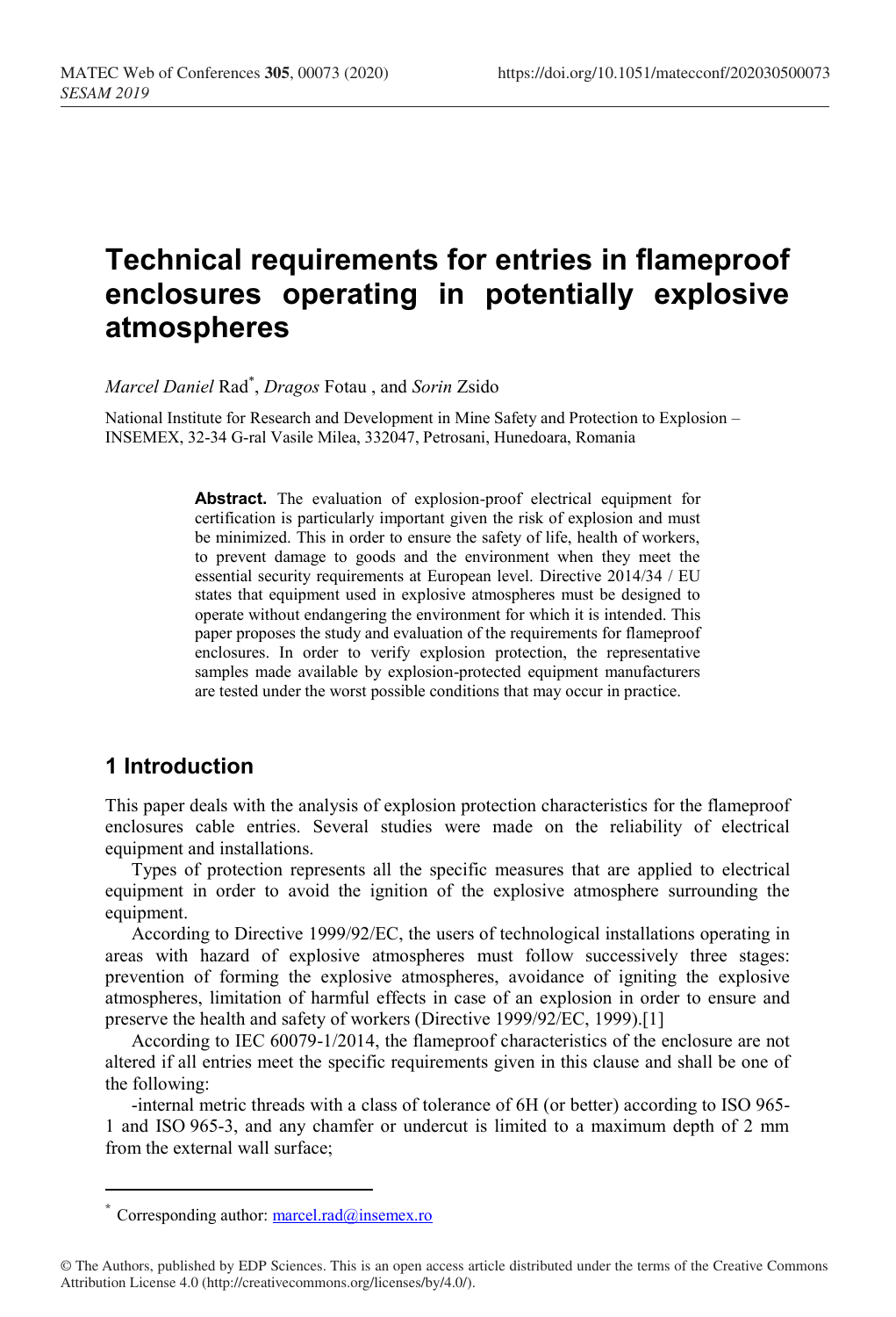-external metric threads with a threaded part of at least 8 mm in length and at least eight full threads. If the thread is provided with an undercut, then a non-detachable and noncompressible washer or equivalent device shall be fitted to ensure the required length of thread engagement;

-internal NPT threads;

-external NPT threads;

-for Group I applications only, non-threaded joint.[2]

The requirement for at least eight full threads is to ensure that at least five full threads will be engaged when the part is installed in a threaded entry, taking into account the presence of any chamfer or undercut.

This requirement is not intended to apply to integral cable glands or similar entry devices provided, as an enclosure part, by the manufacturer.

# **2. Generalities regarding the entries for flameproof enclosures**

The main elements that are part of the entries for flameproof enclosures are:

-threaded holes in enclosures;

-non-threaded holes;

-cable glands;

-conduit sealing devices;

-plugs and sockets and cable couples;

-bushings;

-blanking elements.

### **2.1 Threaded holes**

Threaded holes in enclosures, performed to facilitate cable glands (or conduit entries) shall have the type of thread and size identified (e.g. M25 or 1/2NPT). This can be made by

-marking of the specific thread type and size adjacent to the hole;

-marking of the specific thread type and size on the nameplate;

-identification of the specific thread type and size as part of the installation instruction document, with a reference marking on the nameplate.[2]

The manufacturer shall state the following in the documents defining the electrical equipment:

a) the places where entries can be fitted; and

b) the maximum permitted number of these entries.

Entries must not have more than one thread adapter in case an adapter is used. It is not admitted to use a blanking element with an adapter.[3]

### **2.2 Non-threaded holes**

For Group I only, plain (non-threaded) holes to facilitate the installation of cable glands or bushings shall state the following in the documents defining the electrical equipment:

-minimum width of joint "*L*" and maximum gap for flanged, cylindrical or spigot joint; -mounting stud or bolt specifications (such as diameter, thread, tensile strength, length,

head type, torque) and position (such as pitch circle diameter and spacing); -keeper plate, and associated fastener(s), dimension requirements and position (such as

quantity, spacing of the holes to support the gland, diameter, coupling means);

-minimum tensile strength requirement of materials, fasteners;

-maximum and minimum thread engagement for the holes in the enclosure; and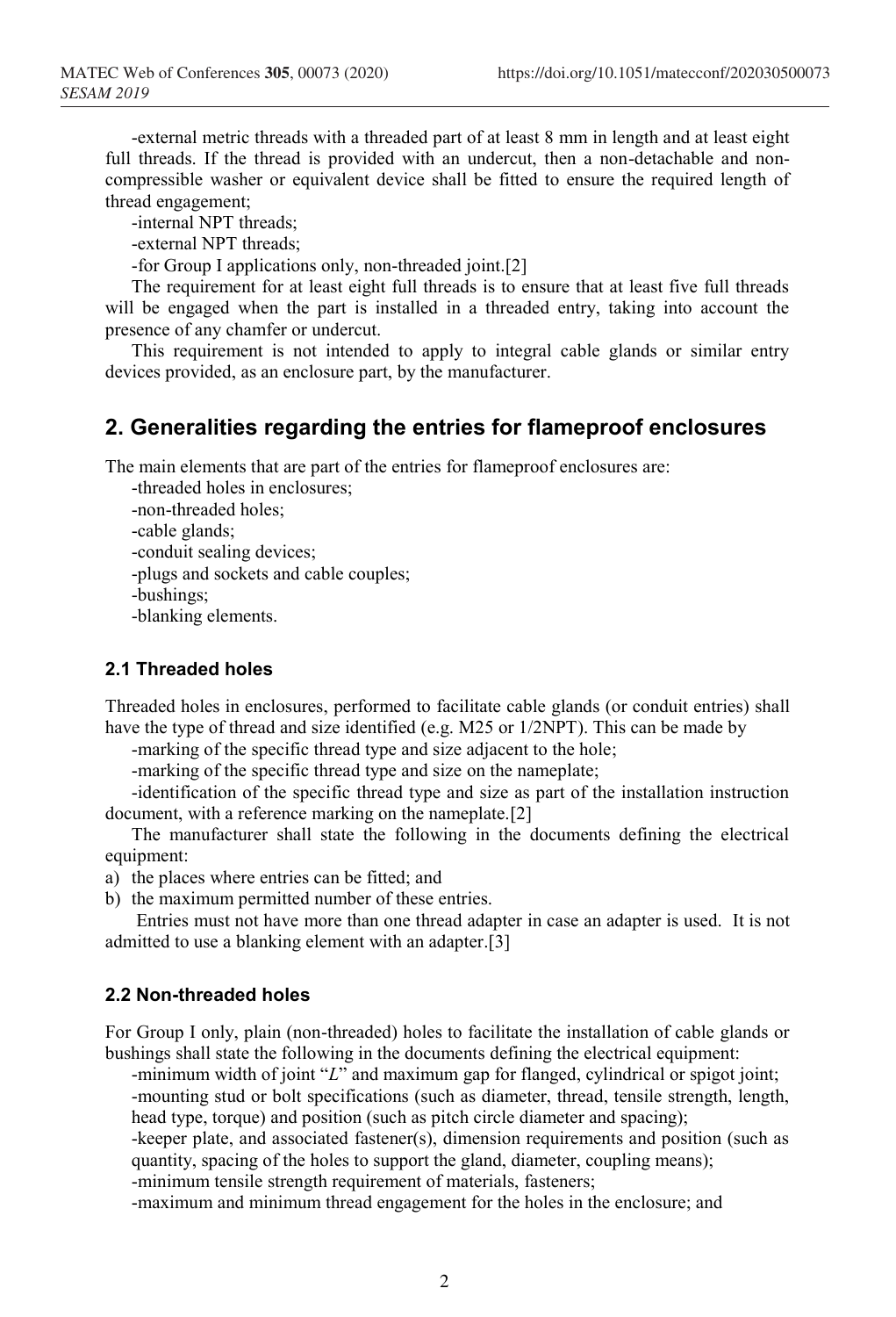-information that will relate the length of fasteners to thickness of the keeper plate under the fastener head to ensure that the fasteners will have correct engagement and will allow correct space at the bottom of holes.[2]

### **2.3 Cable glands**

Cable glands (integral or separate) shall meet the relevant requirements of EN 60079-1. Where cable glands are integral with the enclosure or specific to the enclosure, they shall be tested as part of the enclosure concerned.[3]

Where cable glands are separate:

- a)threaded Ex cable glands and non-threaded Ex cable glands (for Group I only) can be evaluated as equipment. Such cable glands do not have to be submitted to the type tests b)other cable glands can only be evaluated as an Ex component; and
- c)sufficient information shall be provided in the documentation to facilitate the mounting in holes, as applicable.[2]

#### **2.4 Conduit sealing devices**

Conduit sealing devices, whether integral or separate, shall meet the requirements of this standard with "conduit sealing device" substituted for "cable gland" and create, on the enclosure, the joint widths and gaps.

Where conduit sealing devices are integral with the enclosure or specific to the enclosure, they shall be tested as part of the enclosure concerned.

Where conduit sealing devices are separate:

-threaded Ex conduit sealing devices can be evaluated as equipment. Such conduit sealing devices do not have to be submitted to the type tests;

-other conduit sealing devices can only be evaluated as an Ex component; and

-sufficient information shall be provided in the documentation to facilitate the installation in holes.

Conduit entries are allowed for use only in case of Group II electrical equipment.

A sealing device (a stopping box with setting compound) has to be provided, as part of the flameproof enclosure (or immediately at the entrance thereto). It shall satisfy the type test for sealing. An evaluated sealing device may be applied by the installer or user of the equipment according to instructions provided by the manufacturer of the equipment.

The sealing compound and method of application shall be specified in the certificate either of the stopping box or of the complete flameproof equipment. The part of the stopping box between the sealing compound and the flameproof enclosure shall be treated as a flameproof enclosure.[3]

The distance from the closest face of the seal to the specific enclosure (or the intended end-use enclosure), and the outside wall of the enclosure (or the intended end-use enclosure) must be as small as possible (practical), but it shall not be larger than the conduit size or 50 mm, whichever is the lesser.[4]

#### **2.5 Plugs and sockets and cable couplers**

If attached on a flameproof enclosure plugs and sockets shall be made and installed so as the flameproof properties of the enclosure (on which they are mounted) are not altered, even when the two parts (of the plugs and sockets) are separated. The widths and the gaps of the flameproof joints of the flameproof enclosures of plugs and sockets and cable couplers shall be determined by the volume which exists at the moment of separation of the contacts other than those for earthing or bonding. For plugs and sockets and cable couplers,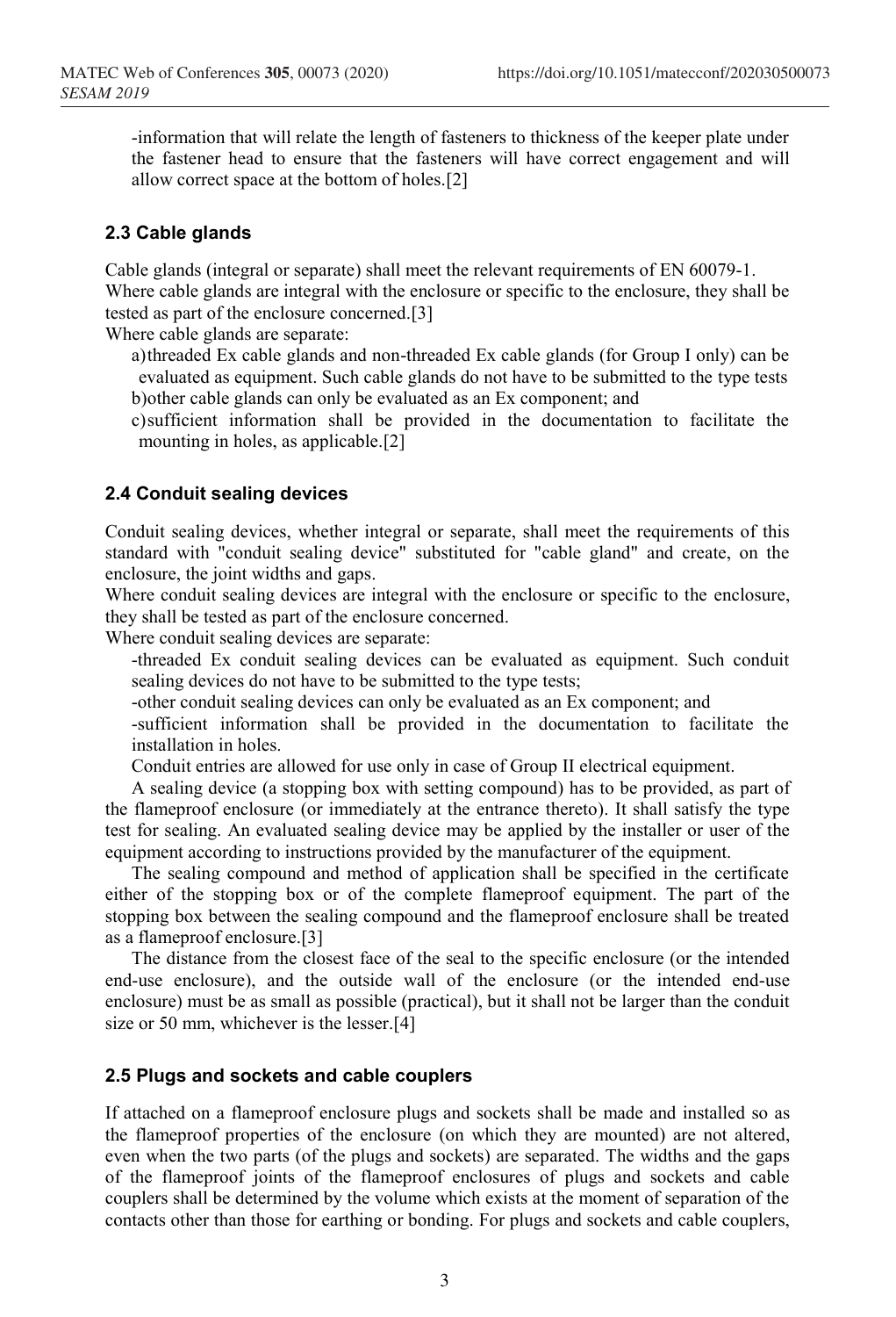the flameproof properties of the enclosure shall be maintained in the event of an internal explosion, both when the plugs and sockets or cable couplers are connected together and at the moment of separation of the contacts.[2]

If not connected to an interlocking switch which ensures a time delay between switching of the load and disconnecting the plug and socket, the plug and socket shall remain flameproof during the arc-quenching period while opening a test circuit of the rated voltage and rated current. For a.c. circuits, the test circuit power factor shall be less than or equal to 0,6, unless the equipment is marked for resistive loads only.[4]

### **2.6 Bushings**

Bushings, whether integral or separate, shall meet the requirements of IEC 60079-1 create, on the enclosure, the joint widths and gaps prescribed.

Where bushings are integral with the enclosure or specific to the enclosure, they shall be tested as part of the enclosure concerned.

Where bushings are separate:

-threaded Ex bushings for Group I or II, and non-threaded Ex bushings for Group I, can be evaluated as equipment. Such bushings do not have to be submitted to the type tests; -other bushings can only be evaluated as an Ex component; and

-sufficient information shall be provided in the documentation to facilitate the mounting in holes.[3]

### **2.7 Blanking elements**

If, at the determination of the manufacturer, entries provided in a flameproof enclosure are not intended to always be used, they shall be closed by Ex equipment or Ex component blanking elements so that the flameproof properties of the enclosure are maintained.

Ex component blanking elements are only suitable when specified as part of the Ex equipment certificate. A blanking element shall not be used with a thread adapter. Sufficient information shall be provided in the documentation to facilitate the mounting in holes.[2]

## **3 Verification and tests**

The requirements of IEC 60079-0 concerning verification and testing are, for the type of protection flameproof enclosure "d", supplemented by the following requirements.

The determination of the maximum surface temperature specified in IEC 60079-0 shall be made under the conditions defined in IEC 60079-1.[3]

The type tests shall be carried out in the following sequence:

-determination of the explosion pressure (reference pressure) on one sample that may or may not have been subjected to the tests of enclosures in accordance with IEC 60079-0; -overpressure test on one of the samples which has been subjected to the tests of enclosures in accordance with IEC 60079-0; and

-test for non-transmission of an internal ignition on one sample that may or may not have been subjected to the tests of enclosures in accordance with IEC 60079-0 and may or may not have been subjected to the test from above.[3]

Testing may deviate from this sequence in that the static or dynamic overpressure test may be carried out either after the test for non-transmission of an internal ignition or on another sample which has also been subjected to those other tests affecting mechanical strength already applied to the first sample.[2]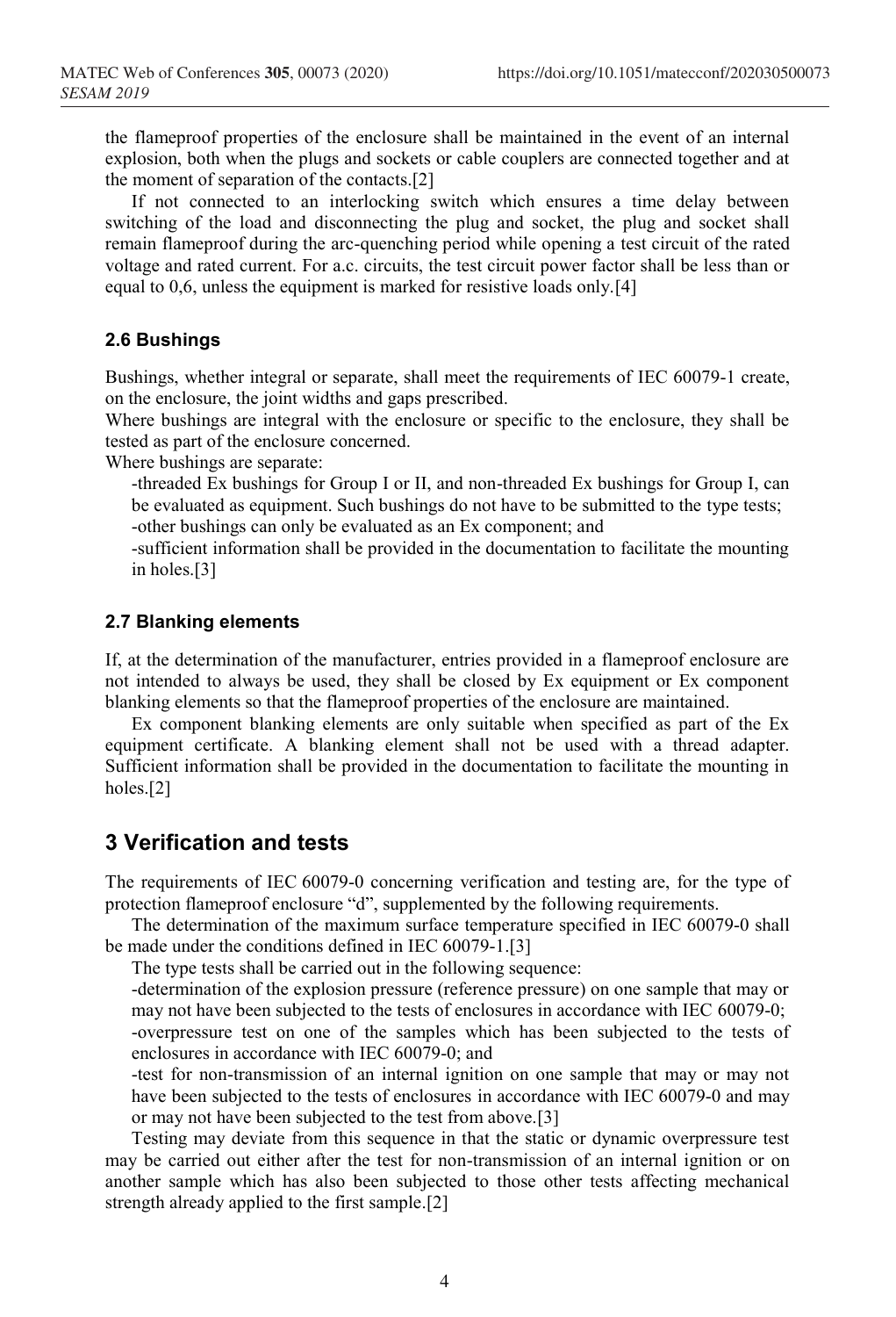# **4 Cable glands and conduit sealing devices with sealing ring**

These tests shall be carried out using, for each type of cable gland or conduit sealing device, one sealing ring from each of the different permitted sizes. In the case of elastomeric sealing rings, each ring is mounted on a clean, dry, polished corrosion-resistant metals (such as 316 stainless steel) cylindrical mandrel of diameter, equal to the smallest cable diameter permissible in the ring, as specified by the manufacturer of the cable gland or conduit sealing device.[5]

In the case of metallic or composite sealing rings, each ring is mounted on the metal sheath of a clean dry sample of cable, of diameter equal to the smallest diameter permissible in the ring, as specified by the manufacturer of the cable gland or conduit sealing device.

In the case of sealing rings for non-circular cables, each ring is mounted on a clean dry sample of cable, of perimeter equal to the smallest value permitted in the ring, as specified by the manufacturer of the cable gland or conduit sealing device.

The assembly is then fitted into the entry and a torque is applied to the screws (in the case of a flanged compression device) or to the nut (in the case of a screwed compression device) to obtain a seal under a hydraulic pressure of 2 000 kPa for Group I and 3 000 kPa for Group II.[4]

The torque figures referred to in the preceding paragraph are either determined experimentally prior to the tests, or are supplied by the manufacturer of the cable gland or conduit sealing device.

The assembly is then mounted into a hydraulic testing device using coloured water or oil as the liquid, the principle of which is illustrated in Figure 1. The hydraulic circuit is then purged. The hydraulic pressure is then gradually increased.

The sealing is considered satisfactory if the blotting paper is free from any trace of leakage when the pressure has been maintained at 2 000 kPa for Group I or 3 000 kPa for Group II, for at least 10 s.

In order to maintain the test pressure, it can be necessary to seal all the joints of the cable gland or conduit sealing device mounted in the test device, other than those associated with the sealing ring under test. When a sample of metal-sheathed cable is used, it can be necessary to avoid the application of pressure to the ends of the conductors or to the interior of the cable.[2]



Fig. 1. Device for the sealing tests for cable glands

1-hydraulic pump; 2-pressure gauge; 3-hose; 4-blotting paper; 5-adapter; 6-sealing ring; 7-mandrel/metal-sheathed cable; 8-compression component; 9-retaining clamp.